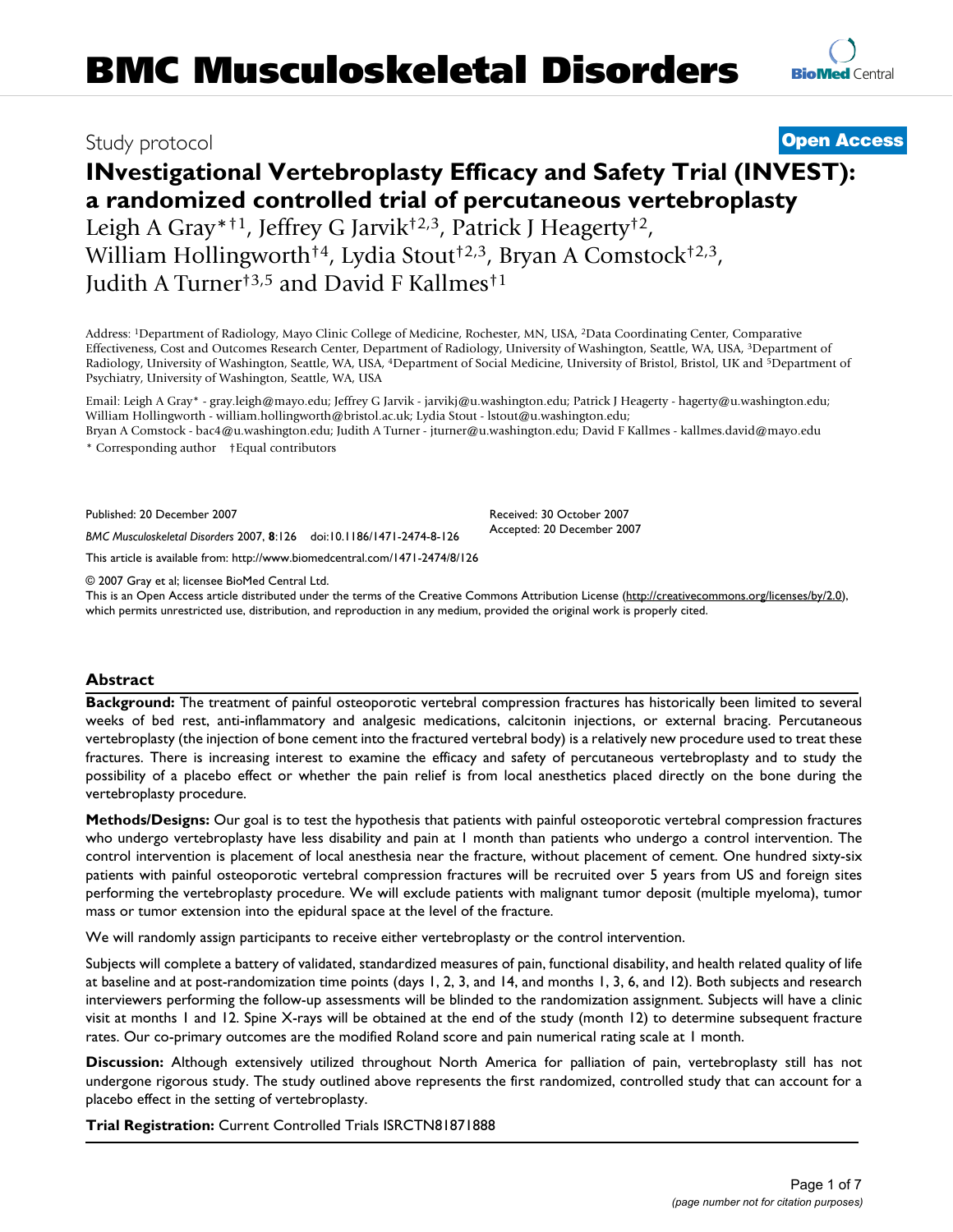### **Background**

Percutaneous vertebroplasty is the injection of polymethylmethacrylate (PMMA) bone cement into a painful vertebra, with the intention of providing stability and subsequently relieving pain and restoring mobility. Deramond and coworkers performed the first percutaneous vertebroplasty in France in 1984, and reported success in treating an aggressive vertebral hemangioma [1]. Soon thereafter, vertebroplasty was also used for vertebral compression fracture due to osteoporosis and tumor invasion  $[1]$ .

In the early 1990's, physicians in the United States (U.S.) became interested in the use of percutaneous vertebroplasty principally for osteoporotic vertebral compression fracture. Such fractures have an incidence of approximately 700,000/year in the U.S., affecting 25% of postmenopausal women [2,3]. They may produce severe pain, as well as an increased risk of death [4-6]. Although the pain of an acute fracture is usually relieved within several weeks by bed rest, anti-inflammatory and analgesic medications, calcitonin injections, or external bracing, it can occasionally remain so severe that quality of life can be maintained only with a narcotic analgesic medication [4- 6]. Moreover, prolonged immobilization caused by a fracture can have harmful effects, such as acceleration of bone resorption with increased risk for a new fracture, pneumonia, deep venous thrombosis, and decubitus ulcers [7].

# **Methods/Design**

#### *Participants and Setting*

INVEST (INvestigational Vertebroplasty Efficacy and Safety Trial) is a multi-center, randomized, controlled trial comparing percutaneous vertebroplasty to a control intervention for patients with painful osteoporotic vertebral compression fractures refractory to medical therapy. The control intervention involves injection of a long-acting, local anesthetic agent adjacent to but not within the vertebral body, and no injection of cement. Subjects will be recruited from patients scheduled for vertebroplasty evaluations at participating US and foreign INVEST clinical sites. Each INVEST site will be approved by their local Institutional Review Board (IRB). Patients meeting the inclusion criteria may enroll in the study following an informed consent process.

Subjects must have a recent, painful vertebral compression fracture at levels T4 to L5 confirmed with a physical examination and radiographic imaging. The fracture must have occurred within the previous 12 months, they must have tried medical therapy for pain and have a current subjective pain rating of at least 3 on a 0 – 10 scale. Subjects are required to have a confirmed diagnosis of osteoporosis or osteopenia. Patients are excluded if they have malignant tumor deposit (multiple myeloma), tumor mass or tumor extension into the epidural space at the level of the fracture, malignancy, pedicle fracture, or cord compression. Other eligibility criteria are: at least 50 years old, no recent surgery (within 60 days), access to a telephone, no local or systemic infection, no concomitant hip fracture, no contraindications to conscious sedation, speaks English well enough to answer all health questions, not pregnant, and no evidence of dementia (able to give informed consent).

#### *Baseline assessment*

All subjects will complete baseline assessments prior to the randomized treatment assignment. Subjects will provide the study with spine images (either plain film X-ray or MRI) to document the fracture(s). The research coordinator will complete a chart review to obtain pertinent health variables, including height and weight, prior osteoporotic fractures and back procedures, osteoporosis history, current and historical osteoporosis therapy and oral corticosteroid use, and current medication for back pain. Subjects will complete a battery of standardized measures of pain, physical disability and health related quality of life, as well as comorbidities, back pain medications and demographics. A brief physical examination will be performed, including blood pressure and brief neurological assessment (motor system, sensation, reflexes, and straight leg raises).

#### *Random Allocation*

We will use a blocked randomization scheme with variable block sizes to ensure that the number of subjects in each treatment group (percutaneous vertebroplasty vs. control intervention) balances over time. We chose even block sizes between 4 and 12 to minimize the possibility that clinical staff will be able to guess the next treatment allocation. Randomization will be stratified by enrolment site. Random treatment assignments will be computergenerated and delivered to sites in opaque, sealed envelopes. The assignment will be revealed to the clinician in the procedure room after the subject has been sedated and has received local anesthesia.

#### *Procedures*

Both procedures will use full sterile preparation and be placed prone on the angiographic table and receive conscious sedation by intravenous (IV) administration of fentanyl and versed and/or other medications according to the treating physician's usual practice. The subjects will have their electrocardiogram (ECG), blood pressure, heart rate and pulse oximetry continuously monitored throughout the procedure in both treatment arms. Lidocaine will be placed subcutaneously to numb the skin. Standard fluoroscopy will be used for localization of the vertebral body to be treated. The periosteum will be infiltrated with Bupivacaine using fluoroscopic guidance. In both treat-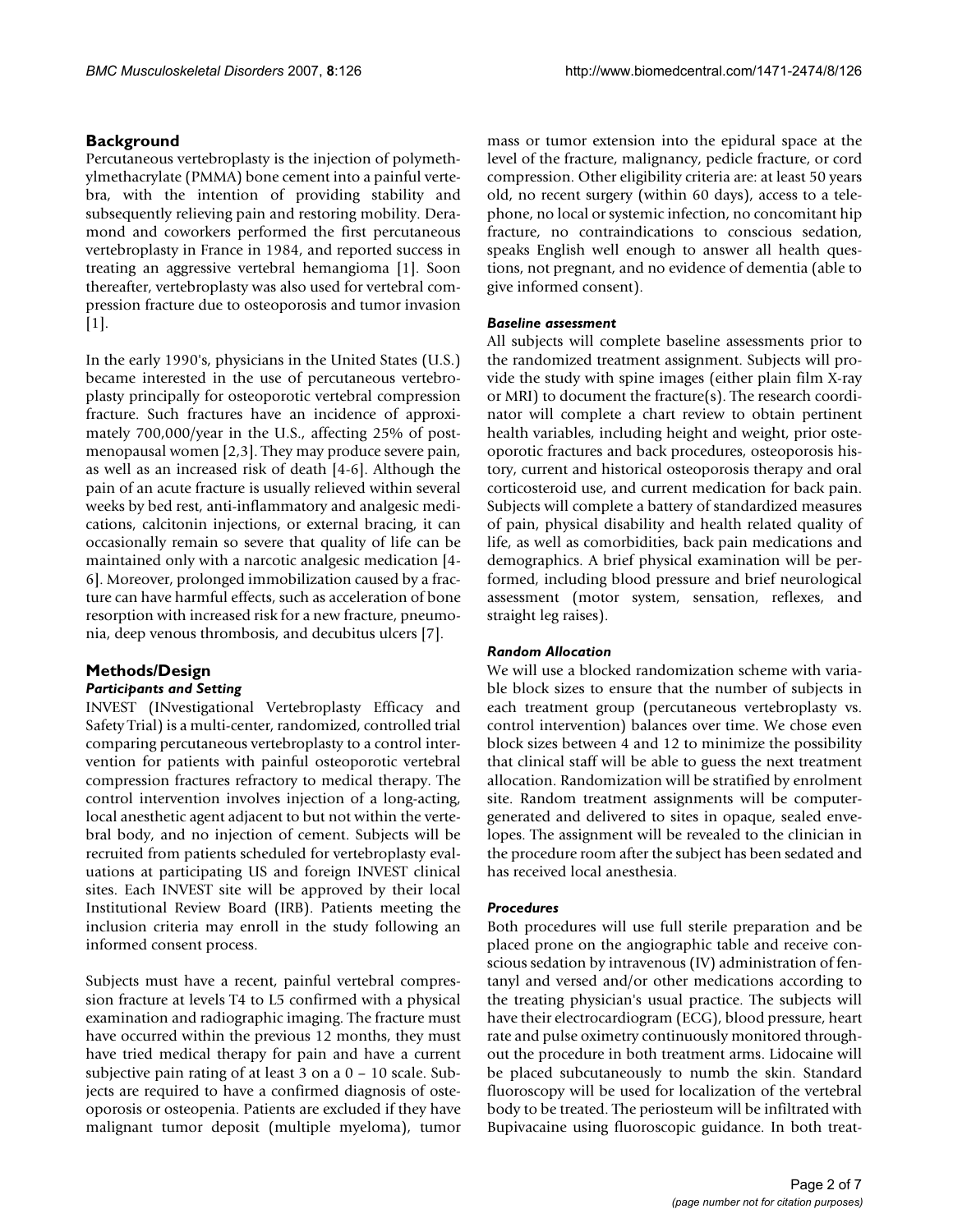ment arms a small incision will be made in the skin in the vicinity of the pedicle to be treated. In the vertebroplasty arm after placement of the access needle, the cement will be mixed. The stylet will be removed leaving the cannula in place for the injection of the PMMA. In the control arm verbal clues will be given commenting on needle placement and/or cement injection with manual palpation of the area of the fracture to simulate needle placement. To further simulate the vertebroplasty procedure a monomer will be opened for the characteristic smell. Following the procedure, all subjects will be observed in the full-supine position for at least one hour. All subjects will be evaluated prior to discharge for pain, new neurological dysfunction, or other potential complications of the procedure. All subjects will be given the same instructions regarding the bandages applied to the injection/incision site and will be instructed to notify the physician with any problems.

#### *Crossover*

If a subject has not improved by the one-month clinic visit, a crossover to the other study intervention will be offered. If the subject was randomized to vertebroplasty, the crossover procedure will be the control intervention (injection of a long-acting, local anesthetic agent). If the subject was randomized to the control intervention, the crossover procedure will be vertebroplasty. Subjects and interviewers will remain blinded to treatment assignment throughout the study, regardless of whether a crossover occurs. In the case of a crossover, they will be blinded to the order of the treatment assignments, even though they will know that the subject has received both interventions. Follow-up for crossover subjects will continue with the schedule determined at the original randomization procedure: crossover procedures have no impact on the followup schedule. However, the one-month follow-up examination and interviews must be completed prior to the crossover procedure. The subject may crossover to the other procedure at any time during the study.

The study will fund the full cost of the control intervention. Each site will be asked to delay the billing to the subjects in an attempt to keep them blinded as to the procedure they receive. The costs of the vertebroplasty will be billed to the subject's insurance after the one-month evaluation. Masking of the clinicians is not possible given the nature of the interventions. The evaluators (the persons conducting the follow-up interviews) will also remain blinded to the treatment allocation. Every effort will be made to maintain naiveness of the subjects and evaluators during the course of the study.

All study participants will be assessed with in-person interviews at baseline (prior to receiving the randomized treatment) and one month, and one year. All other assessments will be via telephone interviews.

#### *Measures*

Our primary outcomes are the modified Roland Scale [8] (a measure of back pain-related physical disability) and a 0–10 numerical rating scale of pain intensity  $(0 = no \, pain,$ 10 = pain as bad as could be) [9]. A 2 or 3-point difference on the Roland Scale is the smallest clinically important difference found in studies of patients with other types of back pain [8,10].

Subjects are asked about their use of medications (antiosteoporosis, analgesic, and steroid) to assess for potential confounding in the outcomes analyses. We will also collect a self-report version of the Charlson comorbidity index [11]. Secondary outcome measures include the modified Deyo-Patrick Pain Frequency and Bothersomeness Scale [12], the SF-36 version 2 (a general healthrelated quality of life measure) [13], the Strength of Function (SOF) and Activities of Daily Living (ADL), the EQ-5D (a measure of health state preferences) [14], and the Osteoporosis Assessment Questionnaire (OPAQ) body image domain (an osteoporosis-specific functional status instrument) [15].

A back pain resource use questionnaire is used to assess the medical care costs associated with vertebroplasty. Subjects are asked to provide information concerning outpatient and office visits, including the medical specialty of the provider; the number of visits; the tests, treatments, or devices received at the visit; and the average length of time for each visit. Hospitalizations and ambulatory surgery are also recorded in the questionnaire. Finally, we will assess the name, dose, and frequency of use of osteoporosis medications, analgesics, and any other drugs potentially used for back pain.

Adverse events and serious adverse events will be collected at each time point (clinic visit and telephone call). Data acquired at the visits and telephone calls is entered into the electronic database. Any medical problems are "caught" in the electronic system and an automatic e-mail goes to the study principal investigator and the database controller. This facilitates quick action on any serious adverse event. The DSMB and NIAMS are notified of adverse events using KAI, Research Inc. as the intermediary for notification.

Follow up radiographs will be completed for all subjects at the 12 month clinical visit. The study will pay for these x-rays. Adjacent fractures, if there are any, will be able to be seen on these radiographs.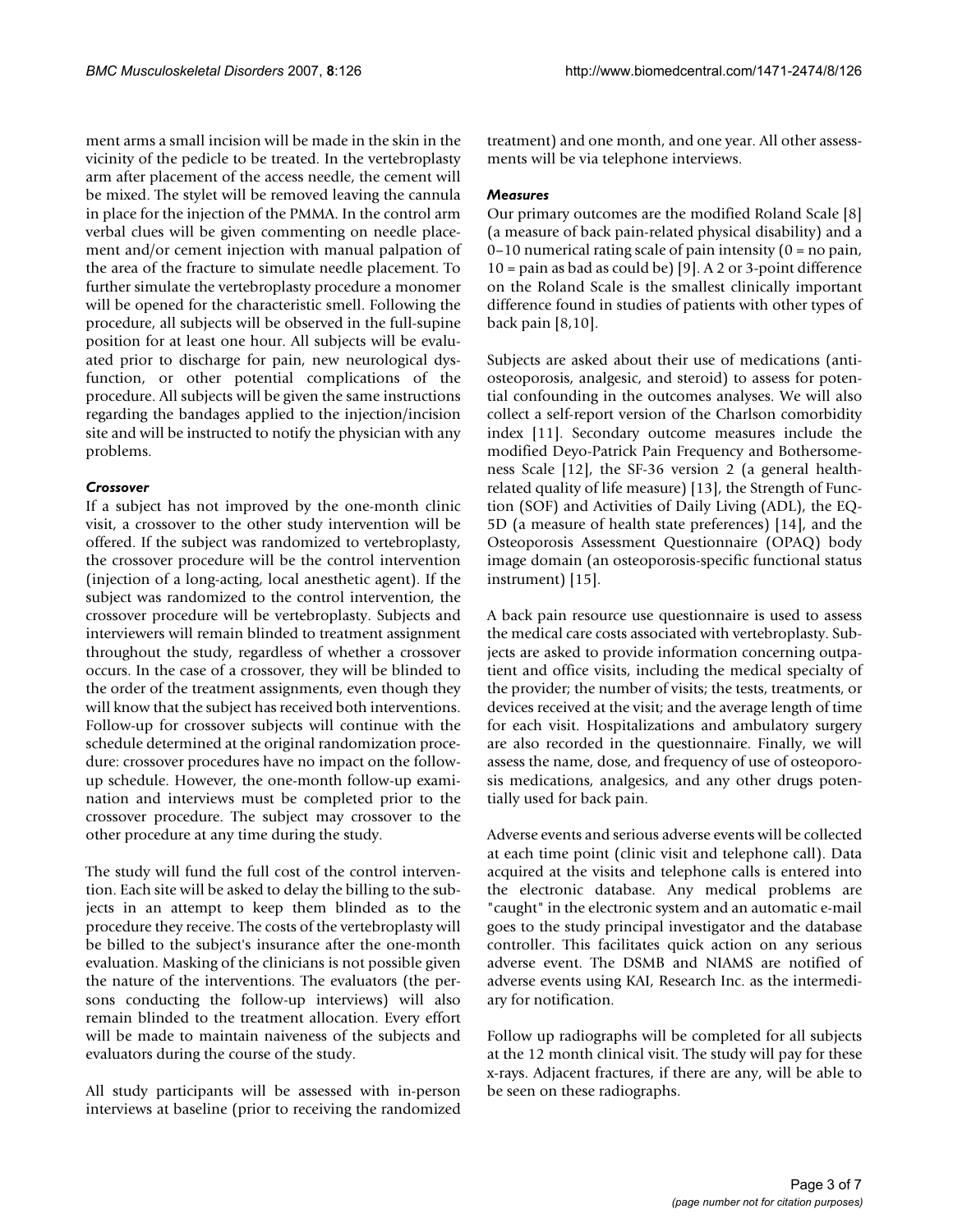We will screen each subject in the intervention group and the cross-over subjects for implant-related, particulateinduced granulomatous inflammation associated with extensive localized bone resorption surrounding the implant as well as vertebral fractures adjacent to treated levels. The rates of these occurrences will be reported at the completion of the study. Osteolytic responses in the presence of an implant are not uncommon and may not induce problematic levels of bone resorption. Extensive bone resorption most likely would manifest itself in the presence of symptomatic complications. Furthermore, secondary or adjacent fractures can occur as a result of the natural progression of the underlying disease and may not be treatment related.

Each subject will answer questions about medical treatment resource use at the telephone follow up calls and at the clinic visits. This will be used for the cost analysis portion of the study. Chart review will also be used to help complete the cost analysis and drug usage of the subject while participating in the study.

#### *Analysis*

Vertebroplasty will be considered successful if the following criteria are met at 12 months post-randomization: a 50% improvement in pain related to treated fracture(s) relative to baseline, a two-point improvement from baseline on the Roland Scale, maintenance or improvement in postoperative neurologic status as compared to preoperative neurologic status (neurologic criteria for success include lack of worsening of focal deficits or of radicular pain, weakness, or numbness), absence of serious adverse events that are device/treatment related (including secondary interventions addressing symptomatic events), and absence of new fracture at treated level(s).

The control group success criteria differ slightly from that of the treatment group because of the differences in treatment and the presence/absence of a permanent implant. The control group will be considered successful if the following criteria are met: a 50% improvement in pain related to "treated" fracture(s) from baseline measurement at one month, a two-point improvement from baseline on the Roland Scale, maintenance or improvement in postoperative neurologic status as compared to preoperative neurologic status, absence of surgical intervention or need for alternative to conservative medical therapy for "treated" fracture, resolution of fracture at "treated" level through conservative medical therapy.

We will assess the baseline equivalence of the vertebroplasty and control groups by comparing them in terms of demographic characteristics, clinical findings, symptoms, and functional status. We will similarly compare subjects enrolled in the study sites. The distributions of the study outcome variables will be examined, and may be transformed, as necessary, prior to parametric tests or multivariate analyses.

For primary analyses, an "intention-to-treat" strategy will be employed, such that each subject is analyzed in the group to which he or she is randomized, regardless of actual compliance with the intended intervention. This strategy requires minimal assumptions and maintains the random allocation, although intervention effects may be "diluted" if cross over between procedures is high. We will stratify all analyses for site. Non-adherence and/or dropout complicate analysis of follow-up data. Consideration of missing data is essential to characterize the potential for selection bias through attrition. When appropriate, missing follow-up data for subjects who withdraw will be imputed.

The primary outcomes of Roland and pain measure will be assessed at the one-month time point. This allows adequate time for any intervention benefit to manifest, and is the final assessment prior to the opportunity to select further treatment (crossover). The primary analysis will test for the efficacy of vertebroplasty using a permutation test based on the randomization distribution. Such analysis allows formal inference relying solely on the random assignment of subjects for validity (i.e., makes no additional statistical assumptions). Confidence intervals for the magnitude of treatment effect will be obtained using linear regression with a treatment indicator as the predictor of interest and using dummy variables to stratify on site. We will perform a similar analysis using the 0–10 numerical pain rating scale at one month. Secondary analyses will describe the complete time profile for the Roland and the pain ratings through one year using methods appropriate for the analysis of repeated measures [16].

In addition to hypothesis tests based on the randomization scheme, we will conduct secondary analyses that adjust for important baseline characteristics, such as baseline pain severity, and functional status. We will conduct limited exploratory analyses to assess evidence for differential treatment response by subject subgroups by testing treatment-covariate interactions for factors that are specified *a priori* in a detailed analysis plan to be created prior to data analysis. We will also perform a subgroup analysis examining whether enrolling early or late in the study had an effect on outcome. This will help determine if a significant learning curve was present and, if so, the magnitude of the effect.

Stratified 2-group methods will compare the intervention groups on the secondary outcomes at 1-month, and longitudinal analysis using linear mixed models will be used to characterize and compare the time course for the inter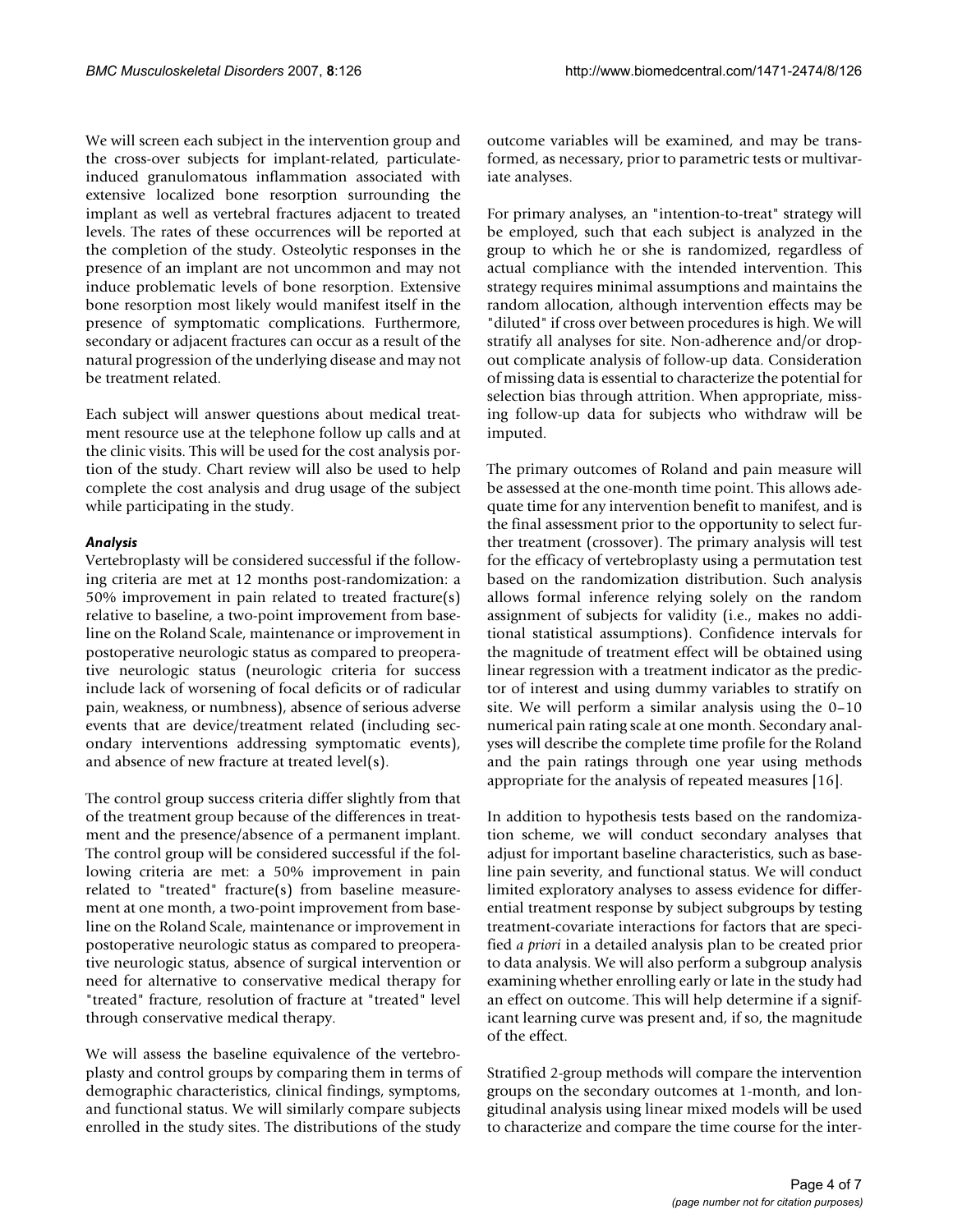vention groups. In addition, we will compare the two groups controlling for baseline covariates including study site, demographics, clinical characteristics, and co-morbidities such as including medical and psychological factors.

We will test the hypothesis that vertebroplasty is a costeffective procedure for reducing pain and dysfunction due to osteoporotic vertebral fractures. We will calculate the costs to health care providers of care in the first year following randomization. We believe that the 12-month time-frame will allow adequate measurement of the important differences in cost and outcome between treatment arms. However, if significant differences persist at one year, we will construct a decision model to extrapolate the results. As an exploratory analysis, we will build a worst-case scenario model that assumes that any benefits of vertebroplasty fall off rapidly over time such that after 5 years benefits are equal between groups. Survival will be based on published studies of mortality amongst an osteoporotic population [17,18]. All costs and benefits beyond one year will be discounted at 3%, according to U.S. guidelines [18].

We will combine utilization information recorded in the resource use questionnaire with unit cost information available for drugs [19], office visits [20], office-based tests and procedures, and hospitalizations [21]. The total cost will exclude the cost of the control procedure, both for subjects initially randomized to this procedure and those who later cross over to the control procedure. The costs of the radiographs necessitated by the study protocol at 12 months post-randomization will also be excluded. Costs to healthcare payers will be combined with the outof-pocket cost to patients of obtaining health care to calculate the total incremental cost to society of vertebroplasty. All costs will be adjusted to a common year using the medical care component of the consumer price index [18].

The primary economic outcome measure is the EQ-5D preference score [22]. The EQ-5D assesses three levels of severity (no problems, moderate problems, and extreme problems) across each of five dimensions of health (mobility, self-care, usual activities, pain/discomfort, and anxiety/depression). Responses to the EQ-5D can be converted into a weighted health state index using predetermined values derived from general population surveys [22]. This index is anchored at zero (very severe health status equivalent to death) and one (best imaginable health status). By combining this quality of life index with information on patient survival, a quality adjusted life year (QALY) can be calculated.

We will calculate the incremental net benefit (INB) statistic of vertebroplasty, defined as:

$$
\text{INB} = \lambda \big(\text{Effect}_{\text{vertebroplasy}} - \text{Effect}_{\text{control}}\big) \cdot \big(\text{Cost}_{\text{vertebroplasty}} - \\ \text{Cost}_{\text{control}}\big),
$$

where  $\lambda$  is the amount that society is willing to pay for an average improvement of one quality adjusted life year. Rather than use one arbitrary cut-off (e.g., \$100,000 per QALY) to define cost-effectiveness, we will present the results as a cost-effectiveness acceptability curve (CEAC). The CEAC uses non-parametric bootstrap methods [16] to determine, for any given willingness-to-pay cut-off, the probability that vertebroplasty is cost-effective. CEAC curves enable decision-makers with different budget constraints to judge the cost-effectiveness of interventions in their setting.

In the primary analysis, we will exclude subjects with missing cost or effectiveness data. However, as data may not be missing at random, we will conduct a secondary analysis using multiple imputation methods to estimate missing data [23]. We will use univariate and multivariate sensitivity analysis to estimate which non-stochastic parameters (e.g. unit costs, discount rate) have the greatest influence on our findings.

The serious adverse event (SAE) complication rates occurring within one month of surgery for the device-treated and control subjects will be evaluated descriptively in aggregate and separately. The SAE rate for each group will be estimated and the corresponding 95% exact binomial confidence intervals will be computed. If the number of events is sufficiently large to allow more sophisticated analysis, the rates between the vertebroplasty and control subjects will be compared by logistic regression with covariate adjustment. The data will be presented by total numbers of events and by total numbers of subjects with at least one event. The complication rates including subsequent fractures will be descriptively analyzed through two years post-treatment. The rates and the corresponding 95% exact confidence intervals will be computed.

Based on 12-month plain radiographs, as compared to baseline radiographs, we will compare the proportion of subjects in the two study arms suffering at least one newonset fracture using the binomial test. We will use the Student t-test to compare the two groups in terms of the mean number of new fractures and the mean number of vertebral levels between the treated levels and new fracture levels.

Non-serious adverse events will be tabulated individually and overall through one year post treatment. The rates will be estimated for the device-treated and control subjects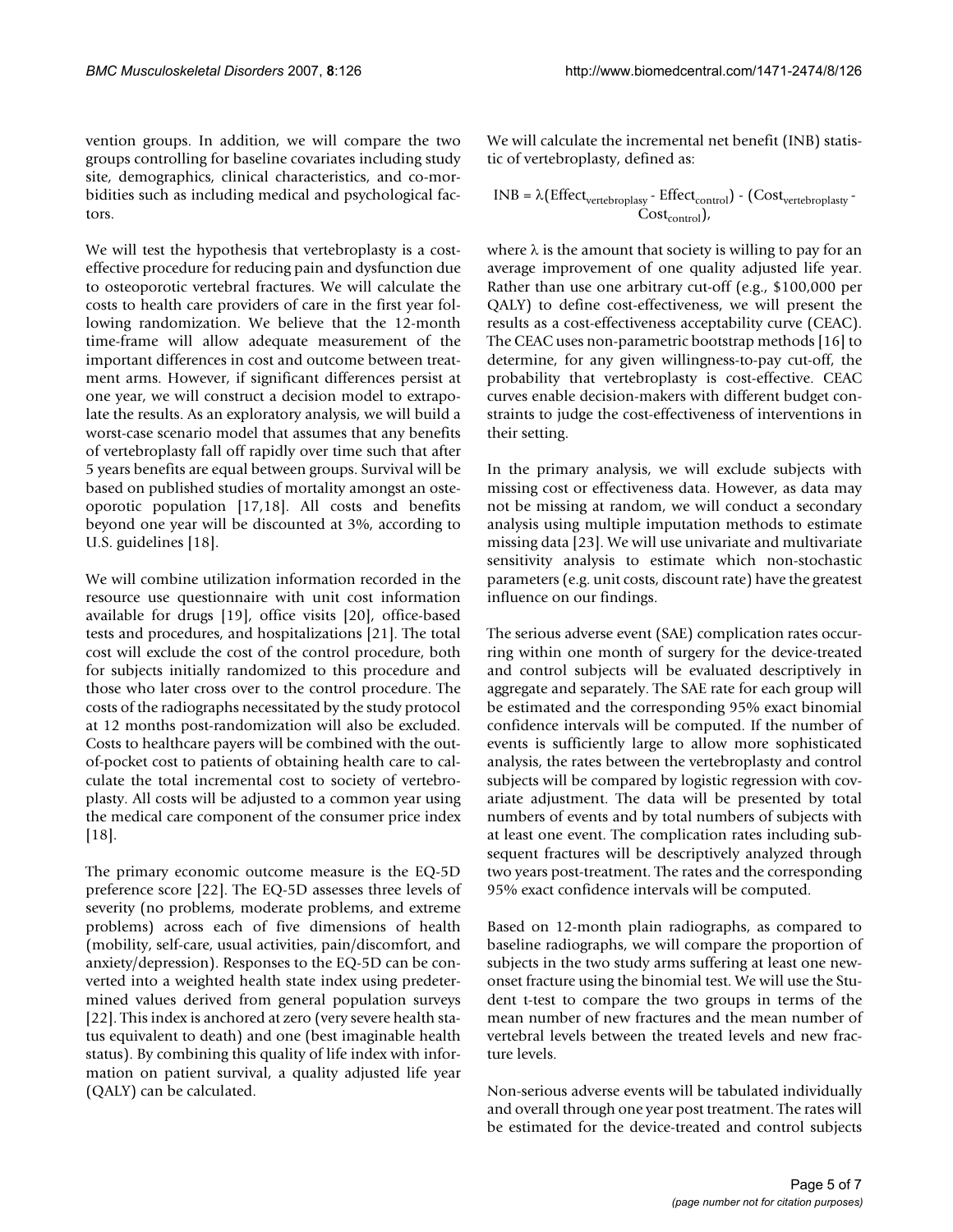separately and the exact binomial 95% confidence limits will be calculated.

#### *Safety Monitoring*

If at any time after the procedure (vertebroplasty or control) is performed there are any changes in physical health, the event(s) will be reported to the appropriate authorities (DSMB, NIH, and all site PIs and IRBs) as soon as it is known and will be followed until resolution.

An external six-member Data Safety Monitoring Board (DSMB) is monitoring the study in accordance with NIAMS guidelines. The DSMB determined appropriate stopping criteria and will review the data after 73 and 90 subjects have one-month Roland and pain outcomes for evidence of treatment efficacy or unusual rates of adverse outcomes. KIA Research, Inc. manages the safety monitoring for NIAMS, and serious adverse events will be reported directly to NIAMS and KIA Research, Inc., who will distribute this information to the DSMB chair and safety officer, as they occur. Subsequent vertebral fractures (adjacent and non-adjacent) will be a reportable event, not an adverse event. The principal investigator will notify each site IRB of any death regardless of where the death occurred.

#### *Sample Size*

In unpublished pilot data on 88 patients, we found an 8.6 point average reduction on the Roland (standard deviation of 6.7) at 4 weeks following the vertebroplasty procedure. We originally planned to enroll 249 subjects but had to adjust our expectations to 166 subjects due to difficulty with enrolment. With at least 90% follow-up at one month, we expect to have 75 subjects in each arm (150 total) assessed. This sample size yields 95% power to detect a 4-point effect size, and maintains good power for a 3-point effect size (78% power).

We will use a 0–10 numerical pain rating scale to test the hypothesis that short and long-term pain relief is greater in the percutaneous vertebroplasty group than in the control group. In a pilot study, we found a mean reduction of 7.1 (2.7 SD) points on this pain rating scale in a group of patients who received vertebroplasty [24]. A sample size of 150 has greater than 95% power to detect an effect size of 1.75 and a greater than 80% power to detect a 1.25 point effect size.

#### *Data Management*

Data acquisition, handling, and storage are under the direction of the senior programmer of the Data Coordinating Center at the University of Washington. An HTML form-based web application is in use for conducting subject assessments as an efficient method for managing data for this multi-center, national trial. Data will be housed in

a secure, centralized database at the University of Washington. The system will automatically perform edit and logic checks to validate the data for quality and completeness as they are being entered. A quality control audit will be performed on a monthly basis and the results printed in an interim report. Staff at the data-coordinating center will monitor the compliance of each study hospital with the study procedures and data quality.

We will document the number and proportion of subjects eligible for and compliant with each follow-up. Careful efforts will be made to minimize missing data, though some will inevitably occur. Subjects who withdraw from the study will be tabulated with the reasons for the withdrawal. Subjects who die during the study (unrelated to study or procedure) will be tabulated also. If the proportion of subjects withdrawn is larger than the expected 15% at one month and additional 10% at one year from either arm, an analysis of the demographic and prognostic characteristics will be made between subjects who withdraw and those who remain in the study. For continuous variables, parametric or non-parametric analysis of variance will be used. For categorical variables, Chi-square or Fisher's exact test will be applied.

When individual items are missing from a scale, we will calculate the percent of missing items. If the missing items are less than 10%, we will impute values using the mean of the remaining items. If more than 10%, the scale score will be missing, and unavailable for analysis at that time point.

#### **Discussion**

Although extensively utilized throughout North America for palliation of pain, vertebroplasty still has not undergone rigorous study. The study outlined above represents the first randomized, controlled study that can account for a placebo effect in the setting of vertebroplasty.

Waning enrolment caused the addition of foreign sites to the study to have the number of subjects needed for an acceptable sample. Approval was obtained from the State Department and the NIH and some foreign sites were initiated into the study and enrolment increased. We now anticipate enrolling a total of 100 subjects. Assuming a 90% follow up rate at one month, we maintain good power (80%) to detect group differences in Roland of 4.0 or more and 87% power for differences in pain of at least 1.75.

Results from this study should provide compelling evidence as to whether or not internal stabilization of nonhealing, painful, osteoporotic vertebral compression fractures offers clinical benefit.